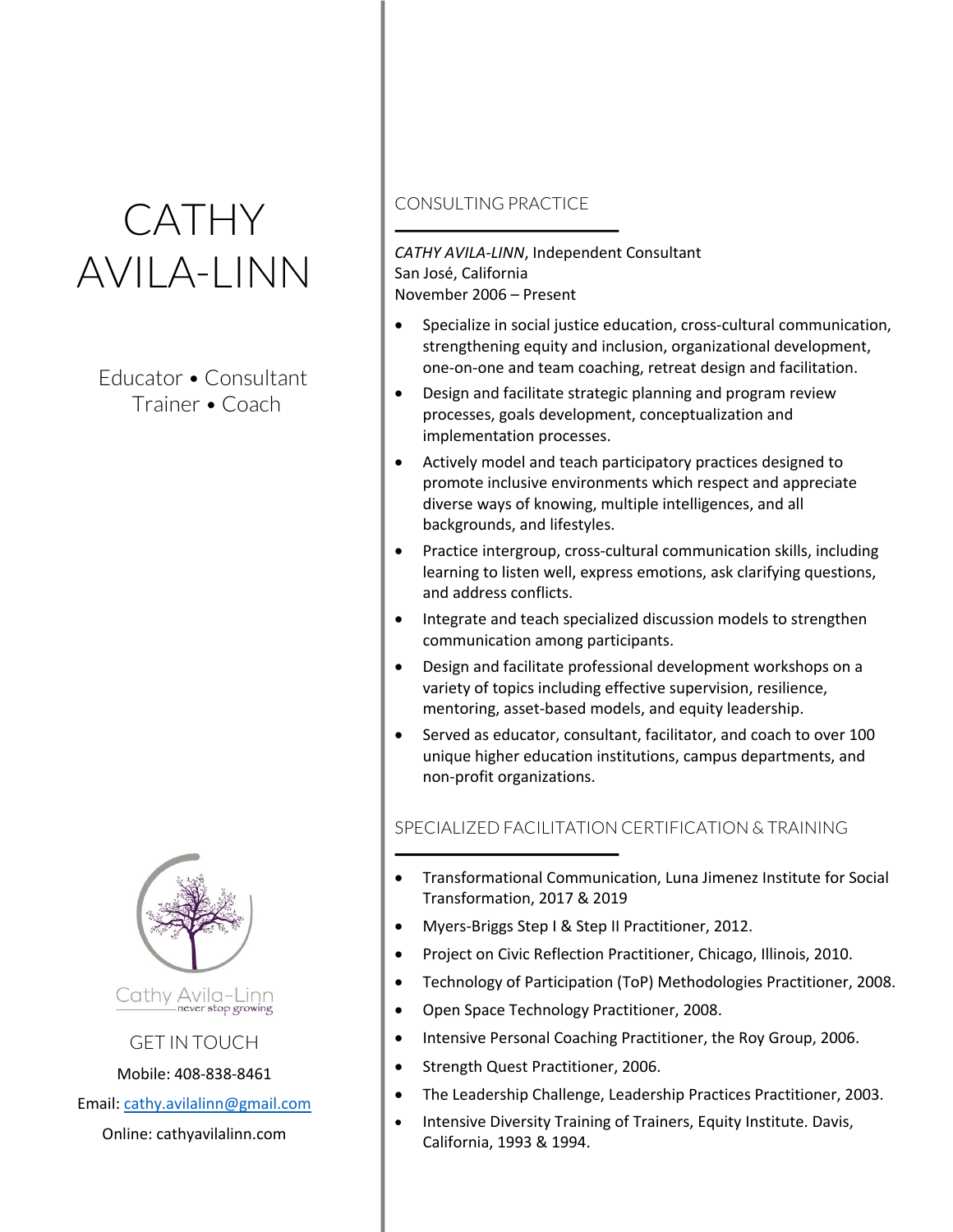## SELECTED CONSULTING EXPERIENCES

- Serve as a *leadership coach and advisor, provide consultation and support* focused on systemwide leadership, planning, implementation and assessment. Center for Community Engagement, Office of the Chancellor, California State University System; 2011- Present.
- Provide consultation on the *design and implementation of a systemwide assessment effort* to improve data collection and identify the spectrum of community-engaged learning courses taking place across the California State University System. Office of the Chancellor, California State University System; 2021 – Present.
- *Design, guide, and facilitate year-long professional development curriculum to* increase awareness, knowledge and skills around social justice, equity, diversity and inclusion for CSU STEM AmeriCorps VISTA volunteers and their supervisors. Office of the Chancellor, California State University System (CSU); 2014 to Present.
- *Design and implement a comprehensive campus-wide review* to assess the effectiveness and successful implementation of Service Learning. Center for Community Engagement at California State University, Long Beach; 2021 – Present.
- Provide individuals and teams with l*eadership coaching, workshop facilitation, and training of trainers.* Department of Human Resources, Santa Clara University, 2010 – Present.
- *Designed and guided strategic planning processes* with the Institute for Civic and Community Engagement, San Francisco State University (2022); DePaul University's Steans Center for Community-Based Service Learning (2019); San José State University's Associated Students, Inc. (2018); and University of San Francisco's Leo T. McCarthy Center for Public Service and the Common Good (2018).
- *Design and guide a process aimed to articulate a clear vision* that aligns the organization's mission, values, structures, policies, and practices in ways that deepen their commitment to diversity, equity, accessibility, and justice. Girl Scouts of Orange County; February 2022 – Present.
- *Co-designed a comprehensive training program focused on CalState S4,* an online data management tool designed and administered by the CSU Chancellor's Office to support various types of high-impact experiential learning, including curriculum, activities, workshop design, and evaluation. Office of the Chancellor, California State University System; 2021.
- *Co-designed and co-facilitated a collaborative process* for organizational reflection, discovery, analysis, and action planning focused on diversity, equity, and inclusion, with Covey Group. Big Brothers Big Sisters of Metropolitan Chicago; 2021.
- *Co-designed and co-facilitated a collaborative process* for organizational reflection, discovery, analysis, and action planning focused on becoming an anti-racist organization, in partnership with Covey Group. Smart Museum of Art, The University of Chicago; 2020-2021.
- *Co-designed and managed the W. M. Keck STEM Service Learning Research Study* examining the impact of service learning on academic success and surfacing the key elements of high quality academic service learning. Center for Community Engagement, Office of the Chancellor, California State University System; 2014 – 2019.
- *Co-designed and* facilitated the Richard E. Cone Annual Retreat, a 3-day intensive professional development opportunity for a group of 30 faculty, staff and community partners regarded as state-wide leaders in the field of service learning and community engagement. California Campus Compact; 2014 & 2015.
- *Designed and facilitated activities to strengthen staff capacity* including the implementation of a five-year strategic plan and ongoing staff development. Provided coaching and support. California Campus Compact, 2009 – 2014.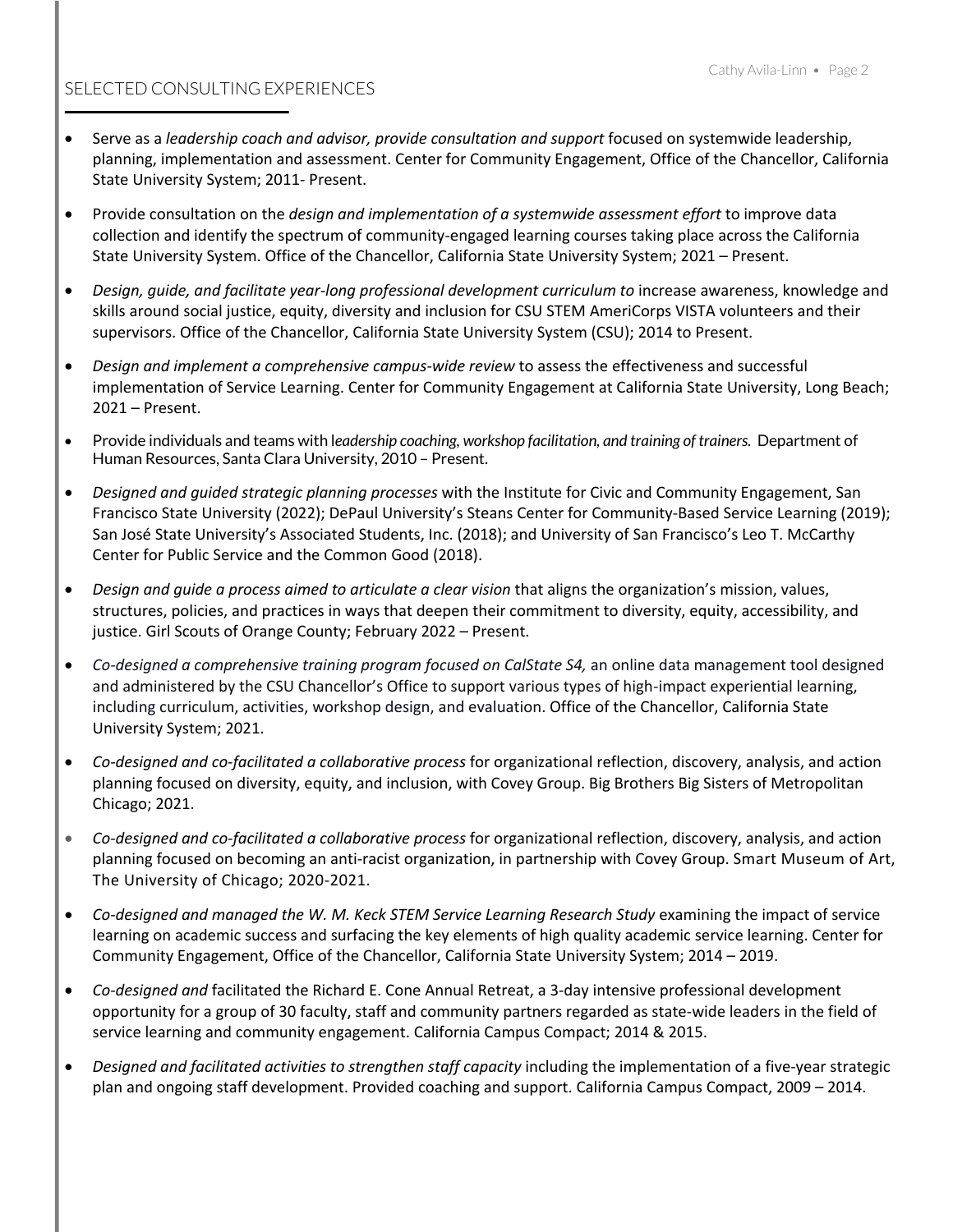#### *SELECTED CONSULTING EXPERIENCES CONTINUED*

- *Co-designed professional development retreats* for more than 35 university leaders with responsibility for advancing community engagement at the CSU's 23 campuses. Center for Community Engagement, Office of the Chancellor, California State University System; 2011, 2012 & 2013.
- *Co-designed, guided and facilitated the review process* for six campus-wide Ethnic and Community Centers using a group empowerment model. Stanford University; January 2012 – December 2013.
- *Co-designed and co-facilitated six workshops and coaching sessions* for 10 to 40 student leaders who support historically under-represented, under-served students through Project VISTA, Project ACCESO and Project ISLAS: Institutionalizing Student Learning and Success. California State University, Channel Islands; May 2012.
- *Designed and facilitated a 2.5-day intensive professional development opportunity* at the Highlander Research & Education Center for a group of 20 community partners, faculty, and staff regarded as national leaders in the field of service-learning and community engagement. August 2011.
- *Co-developed a 50-page Faculty Toolkit* that addresses the history, purpose, and processes in relation to the critical questions faculty ask about community-engaged scholarship through teaching and research. Cal Corps Public Service Center, University of California, Berkeley; fall 2010.
- *Co-designed and facilitated the Diving Deep Institute*, a 4-day intensive professional development opportunity for a group of 35 faculty and staff regarded as national leaders in the field of service learning and community engagement. National Campus Compact; August 2009 - July 2010.
- *Collaborated with the Legacy Building Initiative*, a student-driven leadership program for leaders who integrate social justice, community service, philanthropy, sustainability, equity and multiculturalism with the interests of improving our society. San José State University Associated Students, César Chávez Community Action Center; September 2009 - March 2010.

## SELECTED PROFESSIONAL EXPERIENCES

- *Senior Program Director* Bridge-Building Leadership Initiative, California Campus Compact, 2006-2009. Designed and implemented an intensive leadership development initiative for professionals of color in the field of community engagement dedicated to issues of social justice, equity, and multiculturalism. Designed curriculum, cofacilitated retreats focused on deep thinking, strengthening our authentic selves, and providing peer support.
- *Founding Director* Center for Community Outreach & Service-Learning Texas Christian University, 2005 –2006. Led staff team in redesigning program activities and services into a goal-oriented service-learning center that actively integrated students, faculty, and community partners. Secured grant funds, supervised professional staff; and worked to integrate community engagement values and activities into campus-wide programming.
- *Director*  Stanford Upward Bound Stanford University, October 2002 December 2004 (Interim until April 2003). Transformed a comprehensive college preparatory program to achieve compliance with federal regulations and provide a model service-learning experience for first generation and low-income high school and undergraduate students. Secured and managed \$2M Title IV grant, supervised professional and student staff; directed year-long programming; designed and implemented curriculum to educate families; collaborated with Department of Education and high school partners to provide an intentional, supportive and challenging program.
- *Director of Student Development & Leadership Programs* Haas Center for Public Service, Stanford University, September 1999 –June 2003.

Managed a campus-wide public service information and resource center and led peer advisors in assisting student leaders across campus in organizing public service projects. Supervised professional staff responsible for campuswide Fellowships program and center-wide Youth and Education programming. Developed and implemented a yearlong comprehensive leadership development program for students engaged in community-based learning. Coordinated advising program for 36 student-run organizations focused on public service.